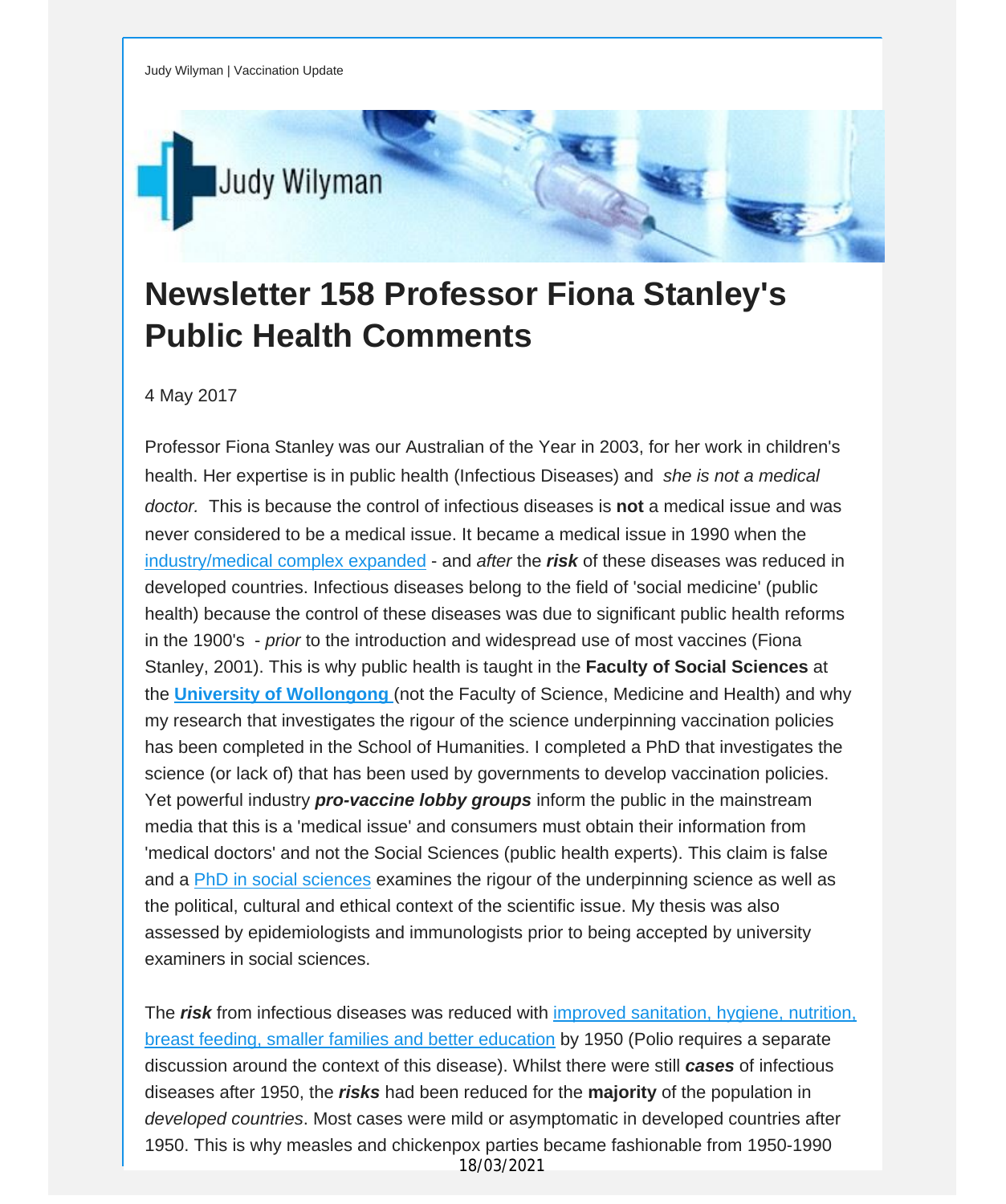and why chickenpox is not recommended on the national schedule in many European countries. Eg. the UK. It is known that most cases (in countries with public health reforms) are mild or sub-clinical infections that create herd immunity through long-term community protection. This natural exposure is necessary for proper development of the human immune system, which is more than just the raised antibody titre and short term protection that a vaccine sometimes produces.

Here is a quote from Professor Fiona Stanley's article in 2001:

"*Infectious deaths fell before widespread vaccination was implemented*" (Child Health Since Federation, 2001, p. 378) And

**"***The majority of the fall in the under 5 mortality rates (80%) had occurred by 1960: prior to the introduction and widespread use of the majority of vaccines***".** (Stanley 2001, p.370 and p.379)**.**

These historical facts are being countered by false and misleading information being presented by ["Science"](http://vaccinationdecisions.us8.list-manage.com/track/click?u=f20605fde3732e41929f4a3f2&id=5afa3c065d&e=fec8337d3c) websites and governments, that imply that because a vaccine was licensed in a particular year that it was used in **mass campaigns from that year,** with **high vaccine up-take rates**. This information is false and it is being used to claim that the 16+ vaccines in use in 2017 have reduced the *cases* of these infectious diseases (not the risk) and therefore they do 'more good than harm' in the population. This claim is simplistic and fraudulent because it ignores the reduction in the **risk** of these '**cases**' that had occurred by 1950 and it ignores the increasing life-threatening chronic illness and autism that is occurring with the increased use of multiple vaccines in infants and children.

Professor Fiona Stanley has clearly stated that vaccines **did not reduce the risk** of infectious diseases by *creating herd immunity,* so there is no justification for mandating 16+ vaccines in any government policy. Vaccines will not increase community protection because 'vaccine-created' herd immunity did not control these diseases and there are still outbreaks in highly vaccinated populations (>90%). It is everyone's right to choose which vaccines (and how many) they use in their own bodies, with accurate information on the **risks** and benefits of this procedure and the **ingredients** of the vaccines that are being injected into the tissues. Currently this information is not being provided by most Australian doctors and this is a breach of their Code of Ethical Practice which includes the right to informed consent, of the risks and benefits, to all medical interventions.

Currently the Australian government is discussing mandating 16+ vaccines for all children entering school (*No Jab No Play* policy) and they have already discriminated against healthy children with the *No Jab No Pay* Social Welfare policy that rewards parents who use all the 16+ vaccines. This will be extended to all adults in the future as the adult immunisation register has already been implemented. Many employment situations and health degrees in Australia already require mandatory vaccination with vaccines *that have never been tested for safety using a true inert placebo.* This is contrary to our right to freedom for all medical interventions, and particularly our right to choose what drugs are injected into *our own healthy bodies*. Please get involved in this debate and expose the myths that governments are peddling with respect to current national vaccination programs.

## **Reference**: